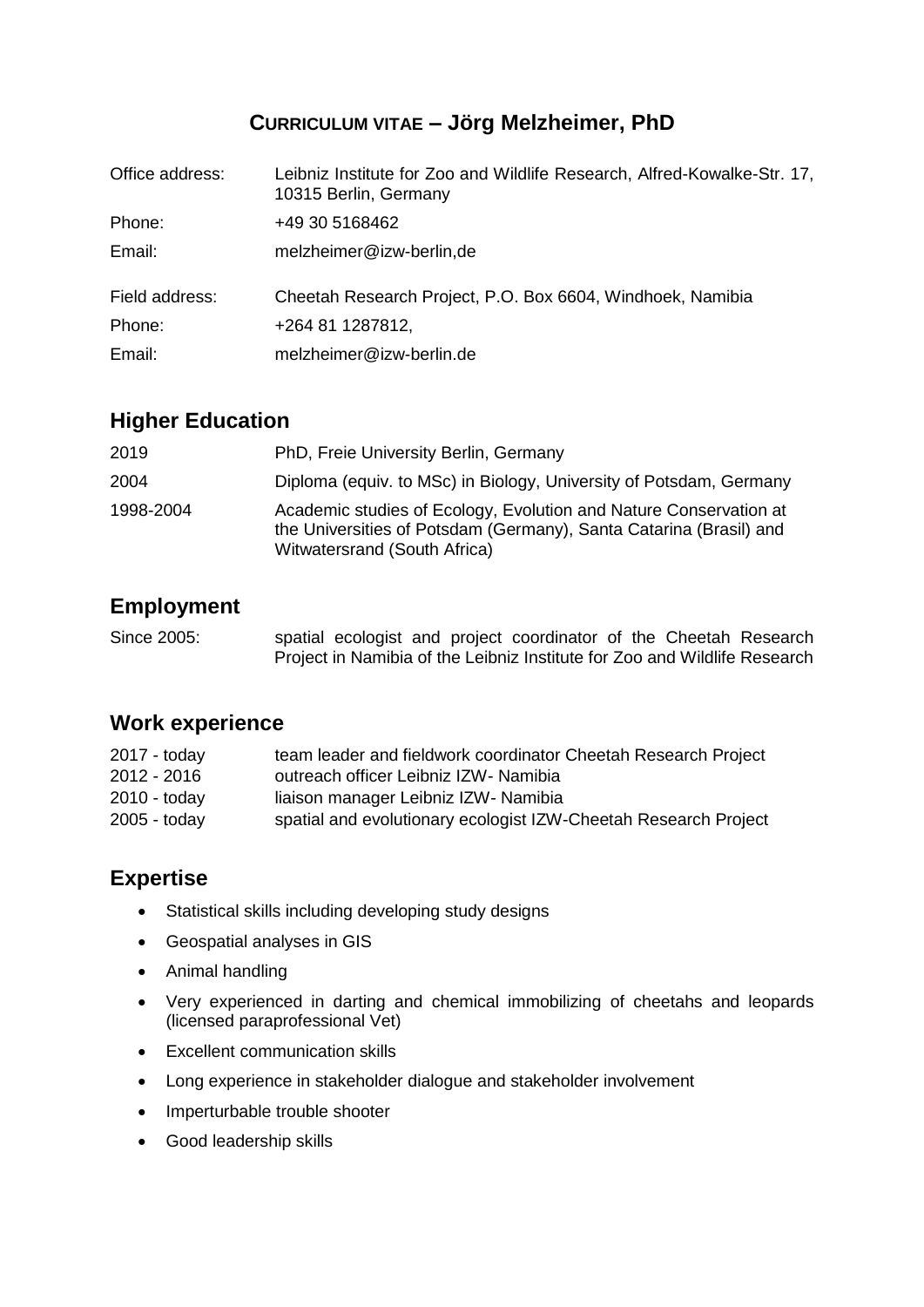### **Selected invited lectures**

- Counting the rare and elusive Cheetahs, February 14<sup>th</sup> 2013, Large Carnivore Task Group, Ministry of Environment and Tourism, Namibia
- Spatial behaviour of cheetahs and implications on herd management, April 2016, Etosha Conservancy, Namibia
- Leopards on farmlands implications on farm management, April 2016, Auas Oanob Conservancy, Namibia
- Citizen science and stakeholder dialogue as important components for conservation the example of the farmer-cheetah conflict in Namibia, July 2016, European Conference on Behavioural Biology, Vienna, Austria
- The science before and after the collaring of wildlife, November 2016, Namibian Chamber of **Environment**
- Spatial behaviour of kudus and implications on trophy hunting quota, March 2017, Seeis Conservancy, Namibia

### **Journal Publications**

- Peter Andreas Seeber, Gayle K. McEwen, Ulrike Löber, Daniel W. Förster, Marion East, Joerg Melzheimer, Alex D Greenwood: Terrestrial mammal surveillance using hybridization capture of environmental DNA from African waterholes. Molecular Ecology Resources 07/2019;, DOI:10.1111/1755-0998.13069
- M. P. G. Hofman, M. W. Hayward, M. Heim, P. Marchand, C. M. Rolandsen, J. Mattisson, F. Urbano, M. Heurich, A. Mysterud, J. Melzheimer, N. Morellet, U. Voigt, B. L. Allen, B. Gehr, C. Rouco, W. Ullmann, Ø. Holand, N. H. Jørgensen, G. Steinheim, F. Cagnacci, M. Kroeschel, P. Kaczensky, B. Buuveibaatar, J. C. Payne, I. Palmegiani, K. Jerina, P. Kjellander, Ö. Johansson, S. Lapoint, R. Bayrakcismith, J. D. C. Linnell, M. Zaccaroni, M. L. S. Jorge, J. E. F. Oshima, A. Songhurst, C. Fischer, Mc Bride, R.T., Jr, J. J. Thompson, S. Streif, R. Sandfort, C. Bonenfant, M. Drouilly, M. Klapproth, D. Zinner, R. Yarnell, A. Stronza, L. Wilmott, E. Meisingset, M. Thaker, A. T. Vanak, S. Nicoloso, R. Graeber, S. Said, M. R. Boudreau, A. Devlin, R. Hoogesteijn, J. A. May-Junior, J. C. Nifong, J. Odden, H. B. Quigley, F. Tortato, D. M. Parker, A. Caso, J. Perrine, C. Tellaeche, F. Zieba, T. Zwijacz-Kozica, C. L. Appel, I. Axsom, W. T. Bean, B. Cristescu, S. Périquet, K. J. Teichman, S. Karpanty, A. Licoppe, V. Menges, K. Black, T. L. Scheppers, S. C. Schai-Braun, F. C. Azevedo, F. G. Lemos, A. Payne, L. H. Swanepoel, B. V. Weckworth, A. Berger, A. Bertassoni, G. Mcculloch, P. Šustr, V. Athreya, D. Bockmuhl, J. Casaer, A. Ekori, D. Melovski, C. Richard-Hansen, D. van de Vyver, R. Reyna-Hurtado, E. Robardet, N. Selva, A. Sergiel, M. S. Farhadinia, P. Sunde, R. Portas, H. Ambarli, R. Berzins, P. M. Kappeler, G. K. Mann, L. Pyritz, C. Bissett, T. Grant, R. Steinmetz, L. Swedell, R. J. Welch, D. Armenteras, O. R. Bidder, T. M. González, A. Rosenblatt, S. Kachel, N. Balkenhol: Right on track? Performance of satellite telemetry in terrestrial wildlife research. PLoS ONE 05/2019; 14(5)., DOI:10.1371/journal.pone.0216223
- David Costantini, Gábor Árpád Czirják, Joerg Melzheimer, Vera Menges, Bettina Wachter: Sex and species differences of stress markers in sympatric cheetahs and leopards in Namibia. Comparative biochemistry and physiology. Part A, Molecular & integrative physiology 01/2019; 227:8-13., DOI:10.1016/j.cbpa.2018.09.002
- Sarah Edwards, Ruben Portas, Lise Hanssen, Piet Beytell, Joerg Melzheimer, Ken Stratford: The spotted ghost: Density and distribution of serval Leptailurus serval in Namibia. African Journal of Ecology 08/2018; 56(10)., DOI:10.1111/aje.12540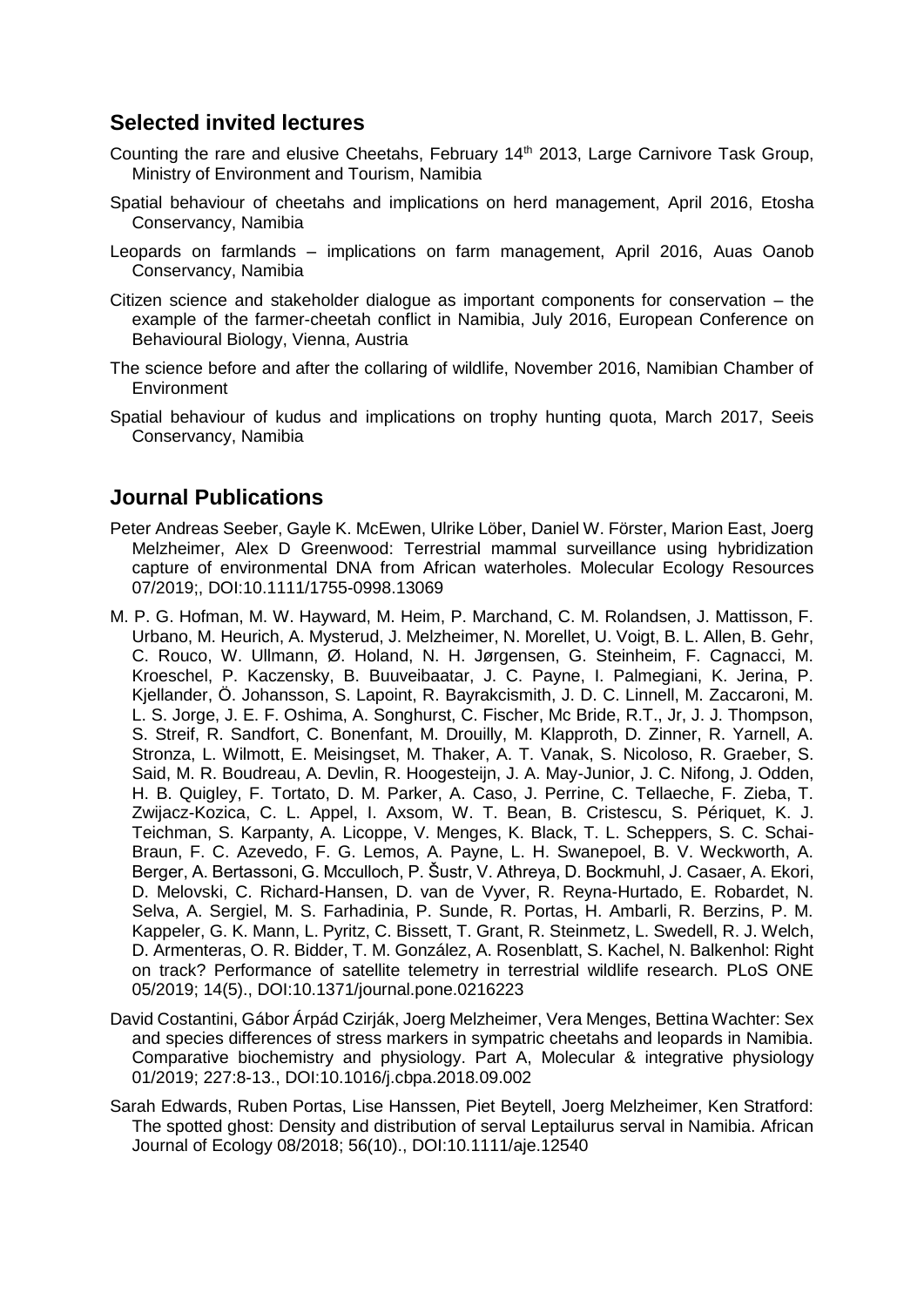- Sarah Edwards, Manuela Fischer, Bettina Wachter, Joerg Melzheimer: Coping with intrasexual behavioral differences: Capture-recapture abundance estimation of male cheetah. Ecology and Evolution 07/2018; 8(18)., DOI:10.1002/ece3.4410
- David Costantini, Peter A. Seeber, Sanatana-Eirini Soilemetzidou, Walid Azab, Julia Bohner, Bayarbaatar Buuveibaatar, Gábor Á. Czirják, Marion L. East, Eva Maria Greunz, Petra Kaczensky, Benjamin Lamglait, Jörg Melzheimer, Kenneth Uiseb, Alix Ortega, Nikolaus Osterrieder, Ditte-Mari Sandgreen, Marie Simon, Chris Walzer, Alex D. Greenwood: Physiological costs of infection: Herpesvirus replication is linked to blood oxidative stress in equids. Scientific Reports 07/2018; 8(1):10347., DOI:10.1038/s41598-018-28688-0
- Joerg Melzheimer, Bettina Wachter, Heribert Hofer, Manuela Fischer, Sabrina Streif, Bernd Wasiolka, Sonja Kirsten Heinrich, Annika Weigold, Susanne Thalwitzer: Queuing, takeover and becoming a fat cat: Long-term data reveal two distinct male spatial tactics at different life-history stages in Namibian cheetahs. Ecosphere 06/2018; 2018(6)., DOI:10.1002/ecs2.2308C. C. Voigt, M. Krofel, V. Menges, B. Wachter, J. Melzheimer: Sex‐ specific dietary specialization in a terrestrial apex predator, the leopard, revealed by stable isotope analysis. Journal of Zoology 05/2018;, DOI:10.1111/jzo.12566
- Didone Frigerio, Pavel Pipek, Sophia Kimmig, Silvia Winter, Jörg Melzheimer, Lucie Diblíková, Bettina Wachter, Anett Richter: Citizen science and wildlife biology: Synergies and challenges. Ethology 04/2018; 124(6)., DOI:10.1111/eth.12746
- Sarah Edwards, Sue Cooper, Kenneth Uiseb, Matt Hayward, Bettina Wachter, Joerg Melzheimer: Making the most of by-catch data: Assessing the feasibility of utilising nontarget camera trap data for occupancy modelling of a large felid. African Journal of Ecology 02/2018;, DOI:10.1111/aje.12511
- Florian J. Weise, Varsha Vijay, Andrew P. Jacobson, Rebecca F. Schoonover, Rosemary J. Groom, Jane Horgan, Derek Keeping, Rebecca Klein, Kelly Marnewick, Glyn Maude, Jörg Melzheimer, Gus Mills, Vincent van der Merwe, Esther van der Meer, Rudie J. van Vuuren, Bettina Wachter, Stuart L. Pimm: The distribution and numbers of cheetah (Acinonyx jubatus) in southern Africa. PeerJ 12/2017; 5(6):e4096., DOI:10.7717/peerj.4096
- David Costantini, Bettina Wachter, Joerg Melzheimer, Gábor Á Czirják: Socioecological and environmental predictors of physiological stress markers in a threatened feline species. Conservation Physiology 11/2017; 5(1):cox069., DOI:10.1093/conphys/cox069
- Sebastian Menke, Matthias Meier, John K E Mfune, Joerg Melzheimer, Bettina Wachter, Simone Sommer: Effect of host traits and land-use changes on the gut microbiota of the Namibian black-backed jackal (Canis mesomelas). FEMS Microbiology Ecology 09/2017; 93(11)., DOI:10.1093/femsec/fix123
- Wasim Uddin, Sebastian Menke, Jörg Melzheimer, Susanne Thalwitzer, Sonja Heinrich, Bettina Wachter, Simone Sommer: Gut microbiomes of free-ranging and captive Namibian cheetahs: Diversity, putative functions and occurrence of potential pathogens. Molecular Ecology 08/2017; 26(20)., DOI:10.1111/mec.14278
- Sonja K. Heinrich, Heribert Hofer, Alexandre Courtiol, Jörg Melzheimer, Martin Dehnhard, Gábor Á. Czirják, Bettina Wachter: Cheetahs have a stronger constitutive innate immunity than leopards. Scientific Reports 03/2017; 7:44837., DOI:10.1038/srep44837
- Gail Christine Potgieter, Florian Johannes Weise, Bettina Wachter, Jörg Melzheimer, Ingrid Wiesel, Ken Stratford: Comment on Rust et al.: Human–Carnivore Conflict in Namibia Is Not Simply About Black and White. Society and Natural Resources 02/2017;, DOI:10.1080/08941920.2017.1283077
- SM Durant, N Mitchell, R Groom, N Pettorelli, A Ipavec, AJ Jacobson, R Woodroffe, M Bohm, LTB Hunter, M Becker, F Broekhuis, S Bashir, L Andresen, O Aschenborn, M Beddiaf, F Belbachir, A Belbachir-Bazi, A Berbash, I Machado, C Breitenmoser, M Chege, D Cilliers, H Davies-Mostert, AJ Dickman, E Fabiano, M Farhadinia, P Funston, P Henschel, J Horgan, H de Iongh, H Jowkar, R Klein, P Lindsey, L Marker, K Marnewick, J Melzheimer, J Merkle,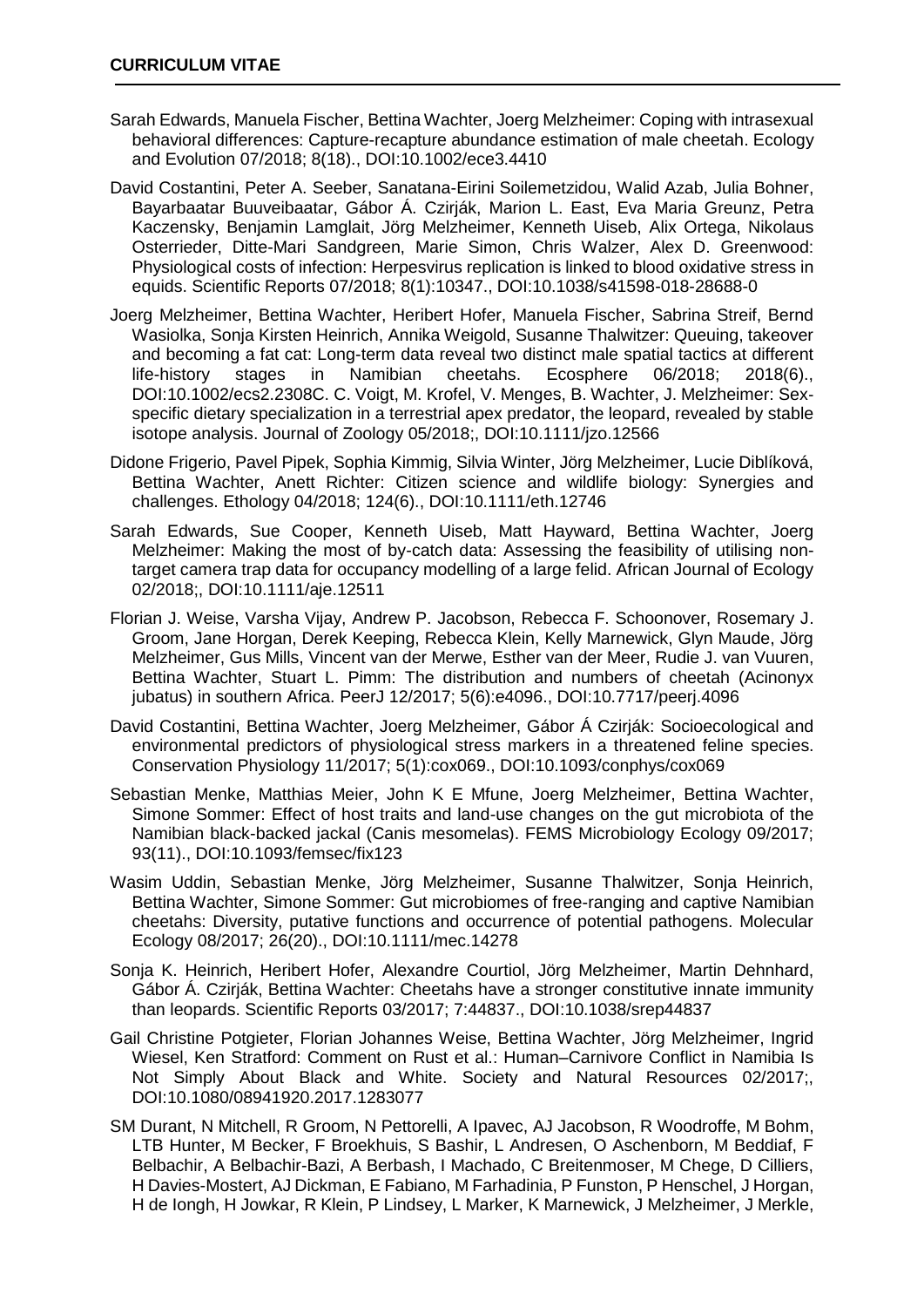J Msoka, M Msuha, H O'Neill: The global decline of cheetah Acinonyx jubatus and what it means for conservation.

- Sarah M Durant, Nicholas Mitchell, Rosemary Groom, Nathalie Pettorelli, Audrey Ipavec, Andrew P Jacobson, Rosie Woodroffe, Monika Böhm, Luke T B Hunter, Matthew S Becker, Femke Broekhuis, Sultana Bashir, Leah Andresen, Ortwin Aschenborn, Mohammed Beddiaf, Farid Belbachir, Amel Belbachir-Bazi, Ali Berbash, Iracelma Brandao de Matos Machado, Christine Breitenmoser, Monica Chege, Deon Cilliers, Harriet Davies-Mostert, Amy J Dickman, Fabiano Ezekiel, Mohammad S Farhadinia, Paul Funston, Philipp Henschel, Jane Horgan, Hans H de Iongh, Houman Jowkar, Rebecca Klein, Peter Andrew Lindsey, Laurie Marker, Kelly Marnewick, Joerg Melzheimer, Johnathan Merkle, Jassiel M'soka, Maurus Msuha, Helen O'Neill, Megan Parker, Gianetta Purchase, Samaila Sahailou, Yohanna Saidu, Abdoulkarim Samna, Anne Schmidt-Küntzel, Eda Selebatso, Etotépé A Sogbohossou, Alaaeldin Soultan, Emma Stone, Esther van der Meer, Rudie van Vuuren, Mary Wykstra, Kim Young-Overton: The global decline of cheetah Acinonyx jubatus and what it means for conservation. Proceedings of the National Academy of Sciences 12/2016; 114(3)., DOI:10.1073/pnas.1611122114
- Ken J. Stratford, Florian Weise, Jorg Meltzheimer, Natasha De Woronin-Britz: Observations of servals in the highlands of central Namibia.
- Sonja K Heinrich, Bettina Wachter, Ortwin H K Aschenborn, Susanne Thalwitzer, Jörg Melzheimer, Heribert Hofer, Gábor Á Czirják: Feliform carnivores have a distinguished constitutive innate immune response. Biology Open 05/2016; 5(5):550-555., DOI:10.1242/bio.014902
- Vera Menges and Joerg Melzheimer J 2014. Stakeholder-driven research: Studying the ecology of leopards on farmland in Namibia. Roan News
- Annika Krengel, Valentino Cattori, Marina L Meli, Bettina Wachter, Jürg Böni, Leslie R Bisset, Susanne Thalwitzer, Jörg Melzheimer, Mark Jago, Regina Hofmann-Lehmann, Heribert Hofer, Hans Lutz: Gammaretrovirus-Specific Antibodies in Free-Ranging and Captive Namibian Cheetahs. Clinical and vaccine Immunology: CVI 03/2015; 22(6)., DOI:10.1128/CVI.00705-14
- Sebastian Menke, Wasim Uddin, Matthias Meier, Jörg Melzheimer, John Kazgeba Elijah Mfune, Sonja Heinrich, Susanne Thalwitzer, Bettina Wachter, Simone Sommer: Oligotyping reveals differences between gut microbiomes of free-ranging sympatric Namibian carnivores (Acinonyx jubatus,Canis mesomelas) on a bacterial species-like level. Frontiers in Microbiology 10/2014; 5(526):1-12., DOI:10.3389/fmicb.2014.00526
- Christian C Voigt, Susanne Thalwitzer, Jö Rg Melzheimer, Anne-Sophie Blanc, Mark Jago, Bettina Wachter: The Conflict between Cheetahs and Humans on Namibian Farmland Elucidated by Stable Isotope Diet Analysis. PLoS ONE 08/2014; 9(8):e101917., DOI:10.1371/journal.pone.0101917
- Christian C Voigt, Jog Melzheimer, Susanne Thalwitzer, Bettina Wachter, Jo¨rg Melzheimer: A breath test to assign carnivore diets to browsers or grazers. Wildlife Biology 10/2013; 19(3):311-316., DOI:10.2981/13-012
- Sandra Johnson, Laurie Marker, Kerrie Mengersen, Chris H Gordon, Bettina Wachter, Johnson, L Marker, K Mengersen, Joerg Melzheimer, A Schmidt-Kü, E Nghikembua, J Fabiano, B Henghali: Modeling the viability of the free-ranging cheetah population in Namibia: An object-oriented Bayesian network approach. Ecosphere 07/2013; 4(7):1-19., DOI:10.1890/ES12-00357.1
- Annika Krengel, Marina L Meli, Valentino Cattori, Bettina Wachter, Barbara Willi, Susanne Thalwitzer, Jörg Melzheimer, Heribert Hofer, Hans Lutz, Regina Hofmann-Lehmann: First evidence of hemoplasma infection in free-ranging Namibian cheetahs (Acinonyx jubatus). Veterinary Microbiology 03/2013; 162:972–976., DOI:10.1016/j.vetmic.2012.10.009